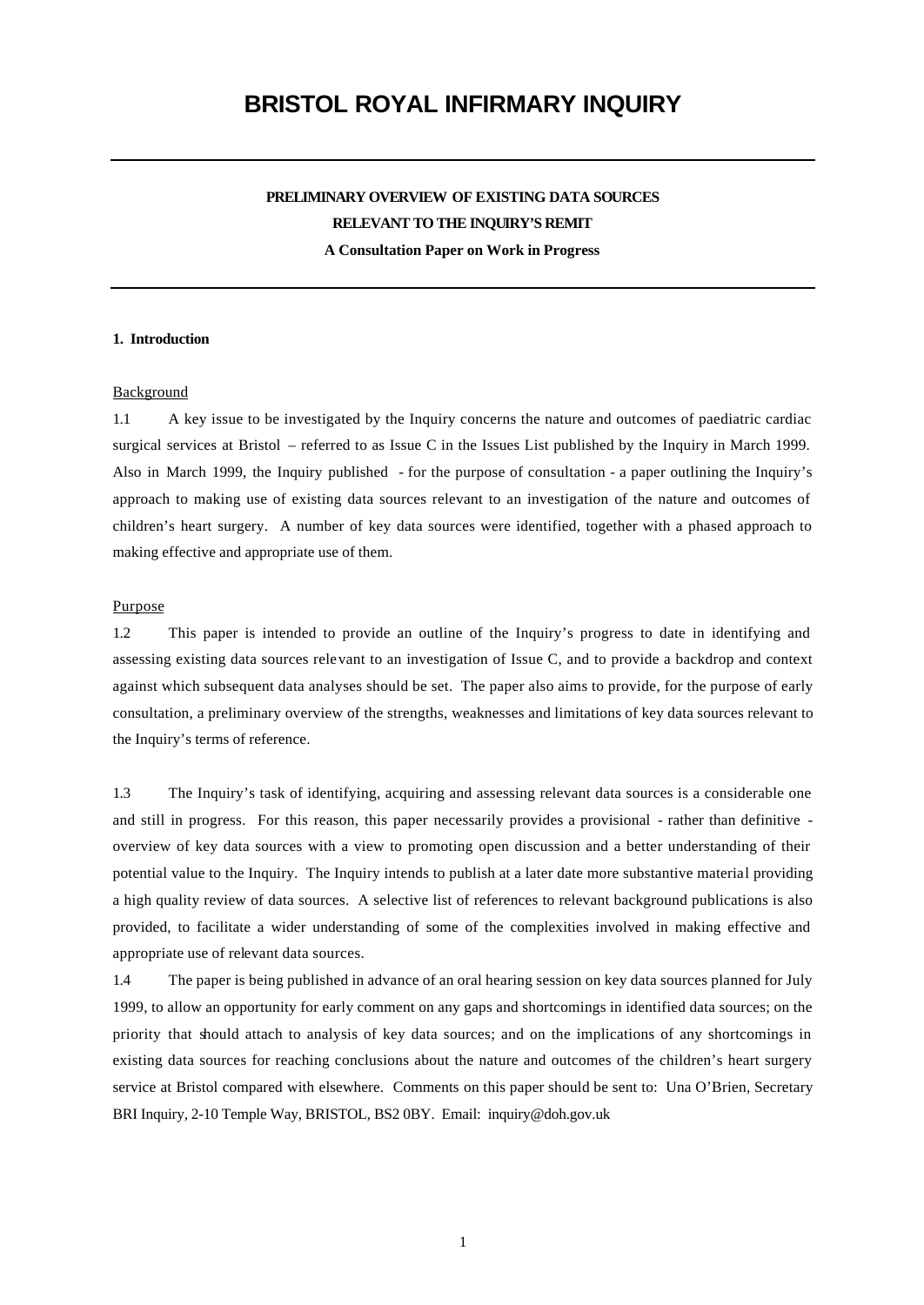#### Sources

1.5 The main sources for this preliminary overview paper are externally commissioned analysis and research, formal and informal contacts with 'owners' of key data sources, expert advice and formal written statements to the Inquiry. References to formal written statements received so far are given in the text; these will be published in July, as soon as possible after oral hearings on 13 and 14 July. The Inquiry's knowledge and understanding of existing data sources is rapidly accumulating but is far from comp lete, particularly as a considerable number of formal written statements are still expected at the time of publication, and commissioned data analyses are still in progress.

## Target audiences

1.6 Target audiences for the paper include parents, families and present and former United Bristol Healthcare Trust [UBHT] staff, their legal representatives, health service professionals and their representative bodies, members of the scientific community and the wider public.

## Outline structure

1.7 The paper is divided into three main sections as follows: (1) introduction, (2) a preliminary overview of six key data sources, and (3) summary and emerging implications. A list of additional data sources of potential relevance to the Inquiry's remit, and selected references, are attached as annexes to the paper.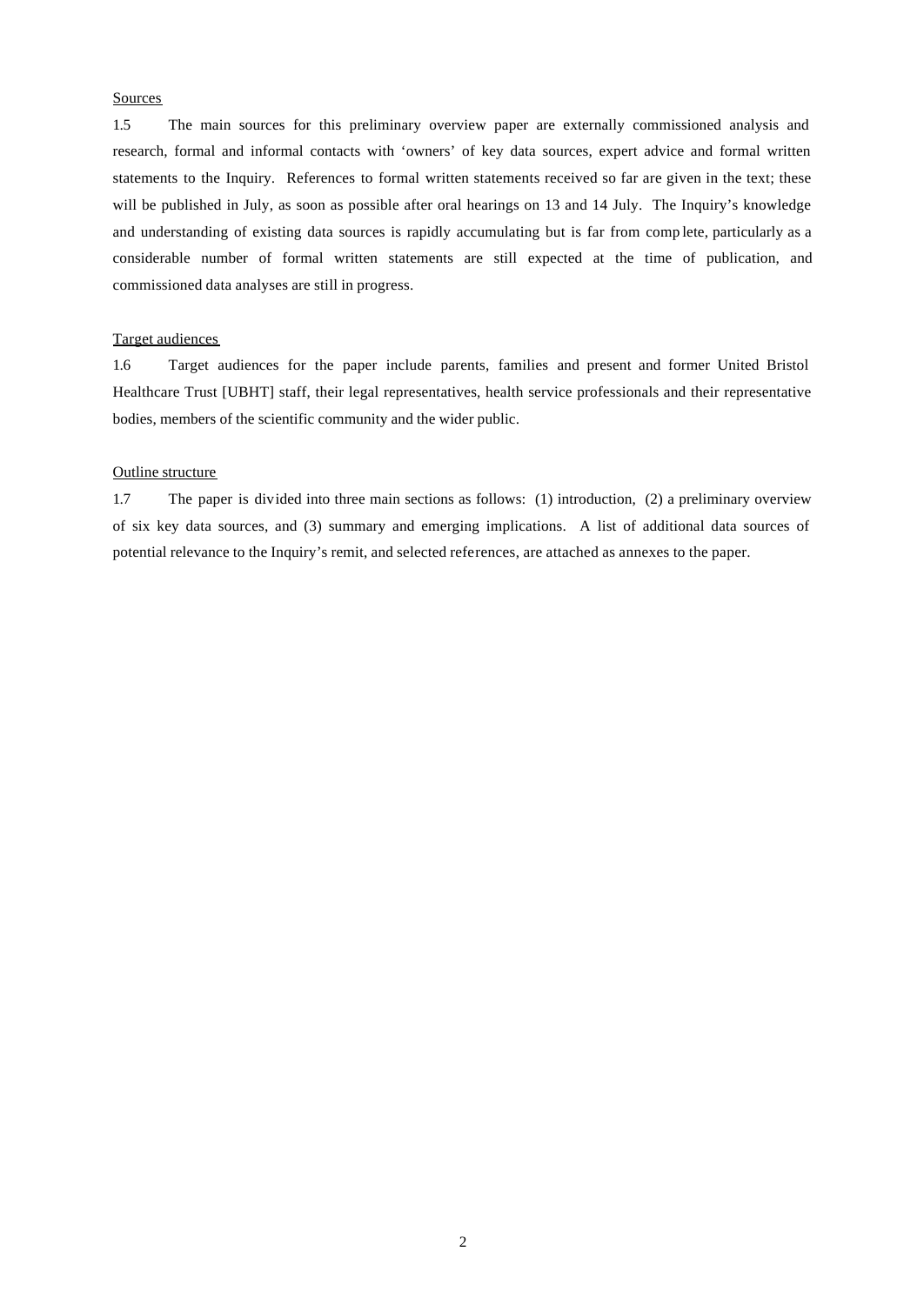#### **2. Existing Data Sources of Key Relevance to the Inquiry's Remit**

2.1 Information available to the Inquiry to date suggests that six existing data sources are of key relevance to the Inquiry's remit. Listed from national to local level, these are as follows:

- (i) *UK Cardiac Surgical Register:* a voluntary reporting system established and maintained by the Society of Cardiothoracic Surgeons of the United Kingdom and Ireland, which reports activity and outcomes data for all types of cardiac surgery including congenital heart surgery.
- (ii) *Hospital Episode Statistics:* a national reporting system designed to record information about in-patient activity in all NHS hospitals in England; [ a similar system, known as the Patient Episode Database for Wales, or PEDW, exists in Wales].

Both the UK Cardiac Surgical Register and Hospital Episode Statistics data could allow for comparisons on the nature and outcomes of children's heart surgery between Bristol and other specialist centres in the country.

- (iii) *United Bristol Healthcare Trust Patient Administration System:* the Trust's patient-based computerised administrative information system designed to record and track all of the Trust's patient activity, including paediatric cardiac surgical services.
- (iv) *South West Congenital Heart Register:* a local computerised information system established and maintained by cardiologists at the BRI/Bristol Children's Hospital to record summary information on children receiving paediatric cardiac surgical services at Bristol, for the purposes of patient tracking, local audit and research.
- (v) *Clinical Records:* the paper-based clinical records of all children falling within the Inquiry's terms of reference, as identified by UBHT through a formal discovery process.
- (vi) *Surgeons' Logs:* the personal surgical logs kept by Bristol heart surgeons for the purpose of local audit and research.

2.2 This consultation paper outlines, for each key data source, its purpose and description and, where applicable, provides a preliminary, and therefore provisional, assessment of data quality in respect of coverage, completeness and accuracy. (In this context, coverage is taken to refer to the proportion of total activity recorded by a system, completeness refers to the proportion of records that have an entry in any specific field, and accuracy refers to how far completed records reflect the true nature of the particular field.) Where available, summary information is also presented on arrangements for analysis, dissemination and reporting.

#### **UK Cardiac Surgical Register**

2.3 The UK Cardiac Surgical Register was formally established in 1977 following a pilot project in 1976. The purposes at that time were seen to be: (i) to provide information on the volume, type and distribution of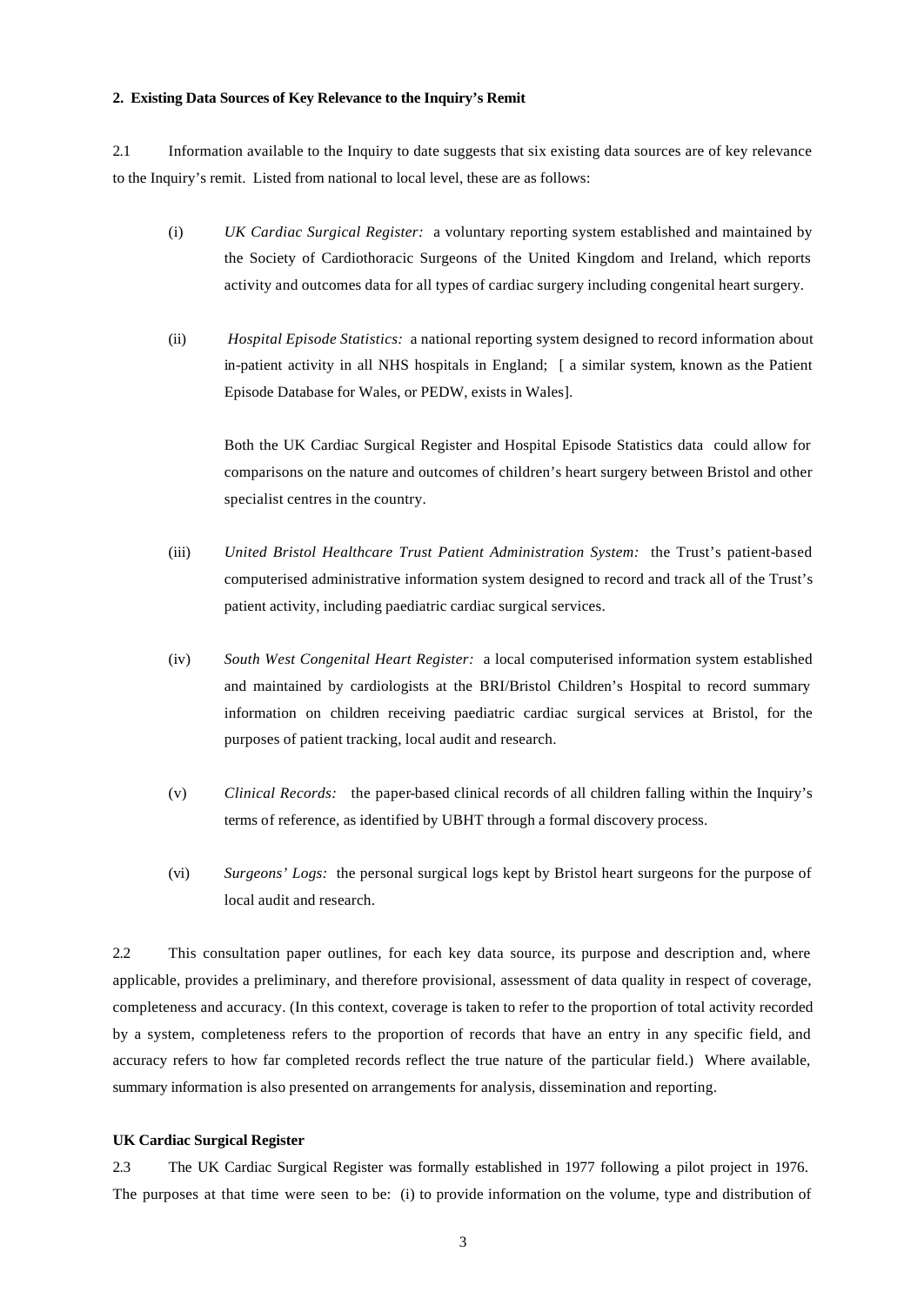work performed; (ii) to promote the rational use and future planning of cardiothoracic services; and (iii) to improve the overall quality of the cardiac services delivered by enabling individual surgeons to compare themselves against national data. The Society of Cardiothoracic Surgeons [statement WIT 163] has recently confirmed the primary purposes of the Register as: (i) to track the development of the specialty in terms of overall activity; (ii) to identify trends in the evolution of different procedures; and the secondary purpose as: (iii) to track and benchmark mortality for different procedures.

2.4 The Register was set up and is 'owned' by the Society of Cardiothoracic Surgeons. However individual surgeons, as members of the Society, agreed to the introduction of the Register. The Register was intended to cover all NHS cardiothoracic units in England, Wales, Scotland and Northern Ireland. The Register includes all cardiothoracic operations, of which paediatric surgery forms only a part.

2.5 The Register contains a standard aggregated return from each NHS unit performing cardiothoracic surgical procedures. For paediatric cardiac surgery this comprises details of the surgical procedures, deaths and death rates, categorised by diagnosis and type of procedure. A breakdown of age (under 1, over 1) is also included.

2.6 The broad arrangements for gathering data appear to be that a single surgeon in each unit collates the surgical activity of the whole unit by completing a proforma supplied by the Honorary Secretary of the Society of Cardiothoracic Surgeons. Submission is voluntary. The data are submitted in manuscript or in typed form. Each unit is responsible for the accuracy of the data. There is no validation of individual returns by the Society. In order to preserve confidentiality, on receipt, the Society removes the covering sheet and each unit is given a code number. The data are analysed by a separate organisation, which is not able to identify individual units.

2.7 The intention was for all units to be included. However, the UK summaries appear to indicate two years where data are missing, i.e. for 1988 and 1994/95, and the Society's formal statement to the Inquiry indicates that returns are not available for certain units and for a number of years. In addition there is inconsistency in the time period covered for each year. Up to 1992, data were collected by calendar year; for the first three months of 1993 no data were collected, and thereafter, (from 1993/94), data relate to financial years.

2.8 The content of the return has remained largely constant over time. This is helpful in promoting accuracy, in enabling short-term local and national comparisons, and in allowing for trend analysis. However, an aggregated return inevitably constrains possible analysis and interpretation. For example, where procedures within the return become outdated (due to rapid technological development) or a particular breakdown becomes irrelevant, this will affect quality and completion of returns. As the Society recognises, the return does not take into account the following factors:

- (i) risks associated with the condition of the patient, i.e. the risk factors associated with preoperative morbidity;
- (ii) the complexity of the surgery;
- (iii) the precise type of operation, e.g. arterial switch;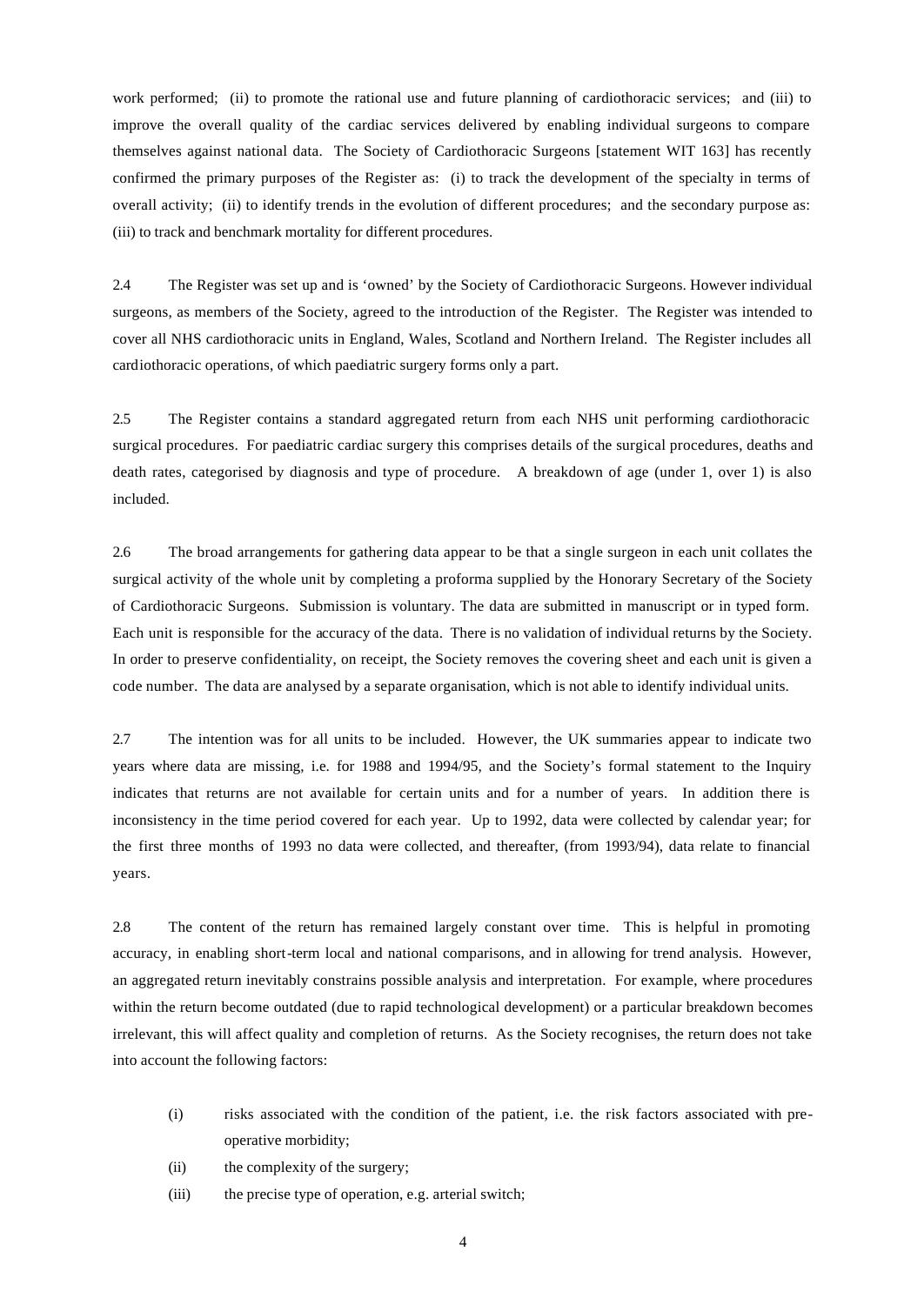(iv) whether procedures have been planned in advance or are done in an emergency.

2.9 The strengths of the data collection arrangements are that the Register has the support of the Society's members, the Society ensures information is fed back to units, and a designated surgeon in each unit is responsible for collection - ensuring some oversight of the process locally.

2.10 However, no central validation is carried out (other than attempts to correct internal inconsistencies) and the Society is unaware of any validation carried out locally. This means that there is no certainty that each return records accurately a unit's true activity and mortality. The Society acknowledges that this is a serious weakness, and it limits the possible uses of the data set.

2.11 Until 1992, the annual report - i.e. the UK summary only - was sent to the contributing person from each unit. Since 1992, the annual report has been circulated to all active members of the Society, with additional copies sent to the Department of Health's Senior Medical Officer for Cardiac Services. Until 1991, a short presentation of the annual report on the Register was given at the Society's Annual General Meeting. Since 1991, about one hour has been allowed in the scientific section of the AGM for presentation of the various Registers (i.e. the Cardiac Surgical Register, the Thoracic Surgical Register, the Heart Valve Register, and, since 1993, the Intrathoracic Register).

2.12 The timetable for feeding back information to units has improved significantly; whereas 1980 data were not available until 1982, 1993/4 data (financial year) were circulated in first half 1995.

2.13 Analysis and reporting arrangements have been limited and do not appear to have met all the original purposes of the Register. This seems to have arisen largely because of the original agreement relating to confidentiality considerations. The agreement that only national data would be produced does not allow useful regional comparisons to be made; the anonymity of the returns does not allow comparisons at unit level; and the aggregation of returns at unit level does not allow comparisons between individual surgeons to be made.

#### Potential value to the Inquiry

2.14 Preliminary assessment suggests that UK Cardiac Surgical Register data on congenital heart surgery are of potential value to the Inquiry as an indicator of broad activity, outcomes and trends, and for broad comparisons of UBHT with other specialist units in the UK.

2.15 Subject to the limitations on completeness and lack of validation, it would seem possible to use the data for trend analysis. Provided it is possible to eliminate inconsistencies in the description and grouping of operations covered by the different datasets (at the moment they use different descriptors) then it should in principle be possible to make comparisons with the local Patient Administration System, the clinical coded records, and the Hospital Episode Statistics.

#### **Hospital Episode Statistics**

2.16 The Hospital Episode Statistics [HES] system was set up in 1987 by the Department of Health to collect information about in-patient activity in all NHS hospitals in England. The purpose of HES is to provide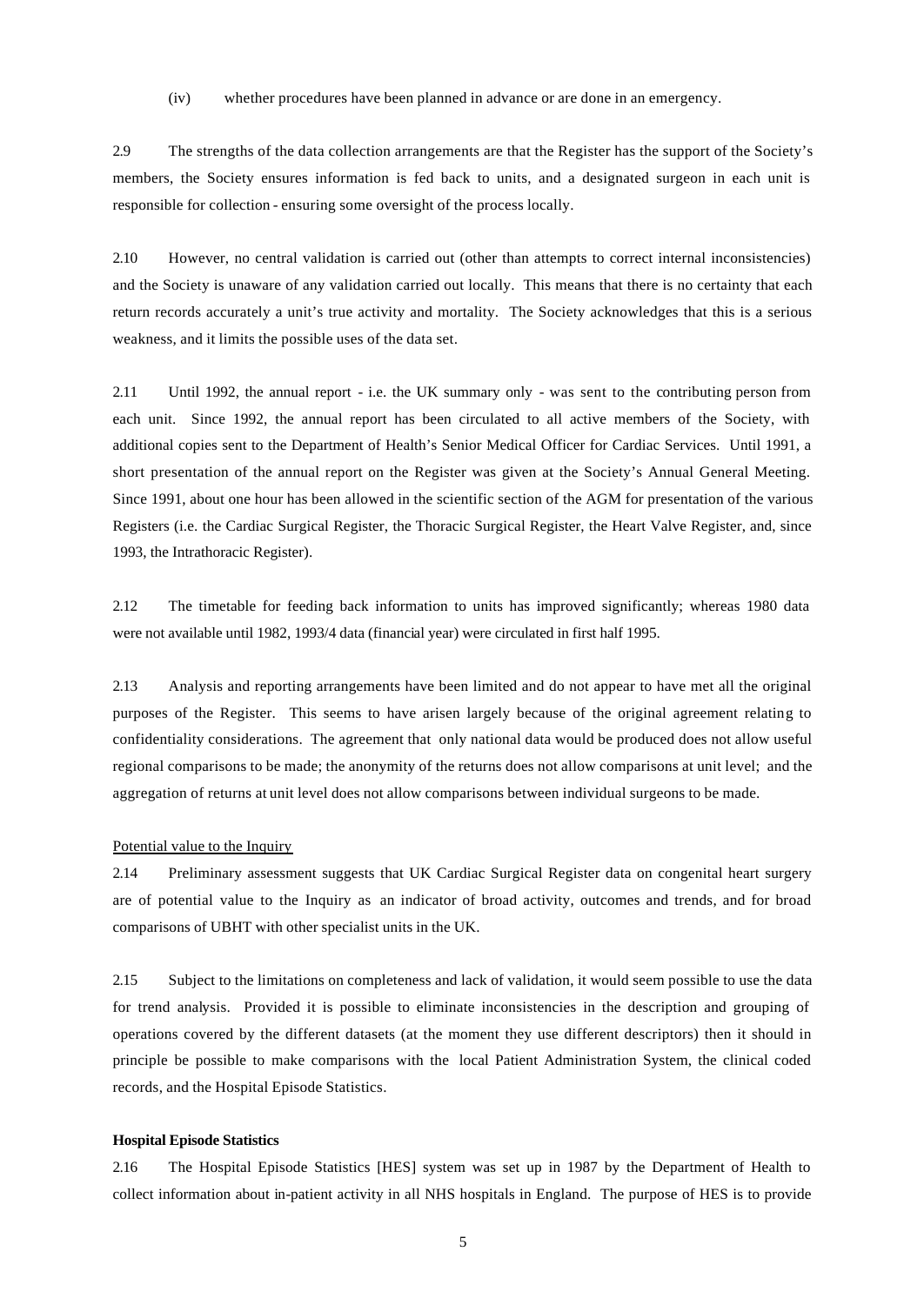information for policy makers, managers and planners in the Department of Health and the NHS. Since 1991 HES data have been used for contracting and performance management, for epidemiological studies and in the development of performance indicators. A similar system exists in Wales and the Inquiry is currently exploring the feasibility of analysing these data.

2.17 The basic unit of HES data is a period of care under one consultant, known as a finished consultant episode [FCE]. HES records are derived from a sub-set of routinely collected hospital activity data as recorded by Patient Administration Systems and Hospital Information Service System in hospitals throughout the country. HES returns are made by financial year. During the Inquiry's period, HES returns were submitted from local health authorities and after 1991, from Trusts, via Regional Health Authorities to IBM Global Services, the Department of Health's data manager for HES [statement WIT 189].

2.18 Every hospital in England is asked to submit around forty items for each FCE in every patient's stay in that hospital (for *administrative purposes* patients are mostly attributed to one consultant during a single stay in hospital). The main data items included in HES returns are the patient's summary personal information, clinical information, outcome information and administrative information.

2.19 The clinical information for each patient is recorded in the form of codes for diagnosis and procedure. Coding is carried out in the hospitals. Diagnoses are coded according to the World Health Organisation International Classification of Diseases [ICD]. Between 1984 and 1995, the coding series used was the version known as "ICD9". In March 1995 an improved series was introduced known as "ICD10". Procedures are coded using a system designed by the Office of Population Censuses & Surveys (OPCS - now the Office for National Statistics or ONS). The series used in hospitals in England during the period of the Inquiry is the version known "OPCS4". Currently HES data comprise some 11 million records per financial year, collected from over 400 hospitals.

2.20 The HES system aims to capture 100% of all inpatient clinical activity in England. While there is a strong management expectation that they will participate, there is no legal obligation on hospitals to submit data for the system. The NHS Executive encourages Trusts to include responsibility for supplying statistics in the list of objectives of their Chief Executives.

2.21 HES replaced a more limited system of hospital activity data collection, the Hospital Inpatient Enquiry [HIPE - see Annex 1], which ceased in 1985. The changeover between the two systems caused disruption in routine data collection for several years. Data continued to be collected regionally but were not reported nationally between 1986 - 1988 and have been archived. Data quality during this period is considered to be poor, with coverage, completeness and accuracy all adversely affected. HES data quality is widely considered to have improved significantly after 1991, following the NHS reforms, when hospitals had a better incentive to collect good information for finance and contracting purposes. IBM also took steps to verify, clean and validate each submission after this date.

2.22 The Inquiry has commissioned Imperial College School of Medicine to review HES data quality as well as to analyse relevant HES data for the period April 1991 - March 1996. This work, currently in progress, indicates that the vast majority of fields were complete with 100% for gender, age at start of episode, postcode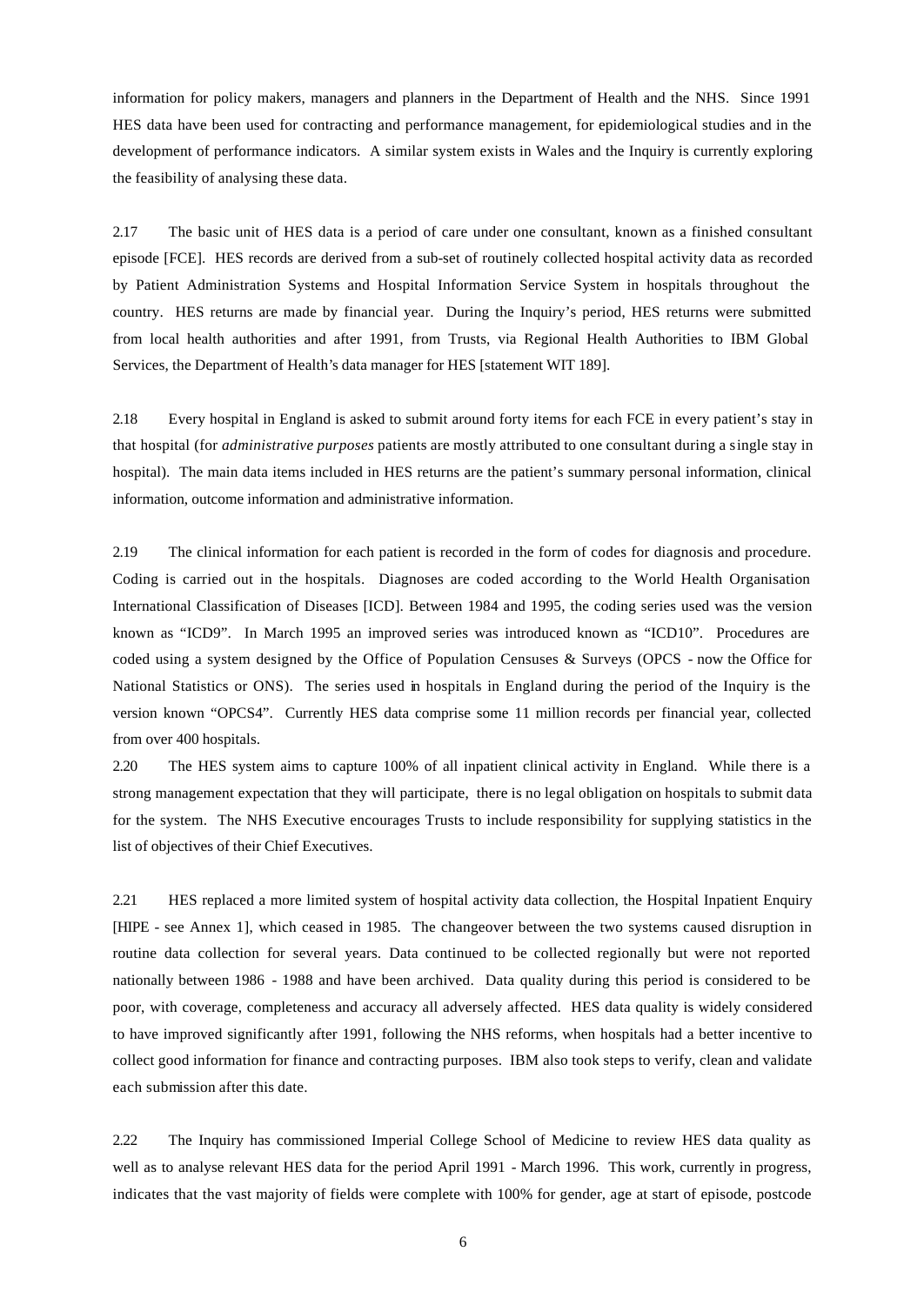and admission date. Primary diagnosis fields were 98% to 99% complete. Specific examination of hospital episode data for children below 16 years suggests a similar level of completeness.

2.23 As mentioned above, the changeover from the previous system compromised data quality across the board up to 1990/91 so that the datasets for the years between 1987 and 1991 did not capture all clinical activity in England.

2.24 As a check on accuracy, hospitals are required to submit paper counts of in-patient episodes (called KP70s), which should be collected independently from the HES counts. The purpose of KP70s is to validate the HES returns, that is, to show the extent to which HES fulfils its aim of capturing all FCEs. Although practice is changing in the NHS, during the years of the Inquiry for most hospitals the KP70s were based on a headcount of patients taken nightly at midnight.

2.25 The Department of Health uses the KP70s as the "gold standard" totals against which HES totals are compared. A correcting procedure (called "grossing") is applied to the published HES tables. KP70 and HES figures are compared by consultant specialty and by patient classification, and grossing is applied selectively to help ensure consistency and comparability across the whole database. The comparability of KP70 and HES data returns has been erratic and, though it appears to have been improving, studies have thrown some doubt on the independence of the mechanism for KP70 collection.

2.26 HES data accuracy depends in large part on the process of assigning clinical codes to each FCE. HES data is only as good as the data collected at the hospital level for each hospital's own patient administration or information system, and commentators have noted that the accuracy of clinical coding, whilst improving throughout the 1990s, had shortcomings in the early years of the HES system. (For example, an audit by the Avon Health Authority in 1993 of clinical coding at the United Bristol Healthcare Trust showed that of 77 records checked, 47 had coding errors.)

2.27 Clinical codes are assigned to a patient's episode of care after the patient has been discharged. The data items are recorded for entry on to the hospital's own computerised Patient Administration System or Hospital Information System by trained clinical coders working from either patient notes from the ward trolleys, or discharge summaries. The coders are administrative staff, who are rarely supervised by clinicians. Professional qualifications for coding staff were rare during the years of the Inquiry and are only now being introduced.

2.28 The Department of Health annually publishes HES reports presenting data on FCEs by diagnosis, operation, and specialty. Tables on waiting times for elective operations are also produced. Figures are presented by region and codes are used for diagnoses and procedures. The published reports are widely distributed within the NHS and are publicly available for purchase through The Stationery Office.

2.29 Access to HES data extracts is also available to hospitals, health authorities and academics for research purposes. Applicants for access must apply through the NHS Security and Confidentiality Advisory Group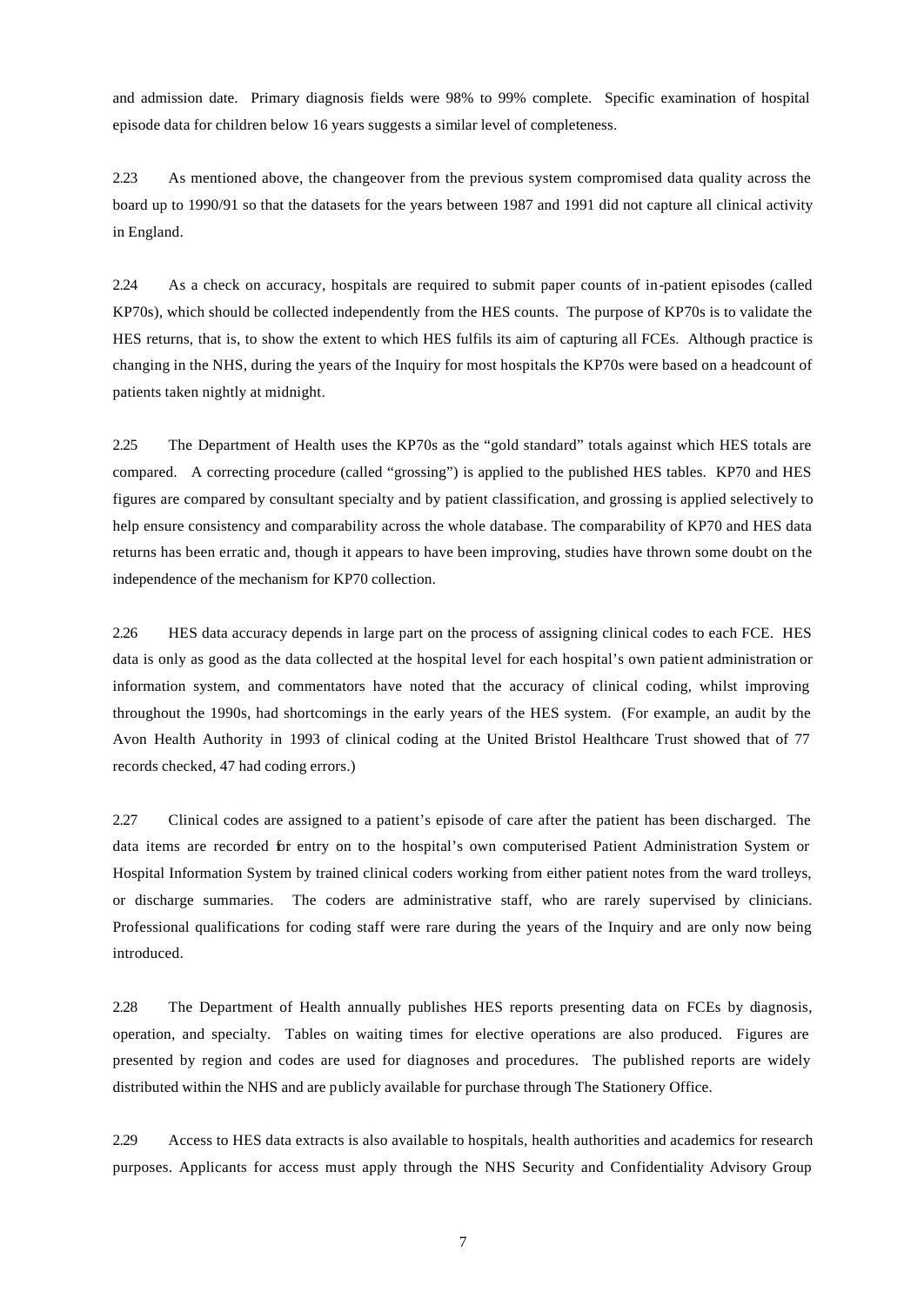which is charged with ensuring patient confidentiality and proper use of patient information. HES provides a valuable source of comparative data for specialties across the country.

#### Potential value to the Inquiry

2.30 Evidence available to the Inquiry to date indicates that HES data quality for the earlier years of the Inquiry period is too poor to be usefully analysed. For 1991/92 to 1995/96, HES data quality is better, and the Inquiry has therefore commissioned statistical analyses of HES data on paediatric cardiac surgery for this period. As a national source of hospital activity data, the primary value of HES is that it will allow, within the limitations of data quality, for comparisons of the nature and outcomes of the children's heart surgery between Bristol and specialist centres elsewhere in England, as well as for comparisons with UK Cardiac Surgical Register data. Due to the complexity of this analytical work, results are not expected before the autumn.

#### **South West Congenital Heart Register**

2.31 The South West Congenital Heart Register is a computerised information system established and maintained by consultant cardiologists at the Bristol Royal Infirmary/Bristol Children's Hospital throughout the period of the Inquiry. Limited evidence available to the Inquiry to date suggests that the system was designed to allow the cardiologists ready access to essential summary information on patients when clinical records were unavailable, for audit purposes, and to facilitate presentation of clinical data at meetings. Evidence suggests that all the cardiologists had access to the data, and other clinicians involved in cardiac services potentially had access.

2.32 The Bristol and South West Children's Heart Circle provided funds for the hardware and software. The current version is held on a personal computer using Borland Paradox software. Most of the data were entered by a secretary working for the cardiologists.

2.33 Data were apparently recorded on all patients from the South West region, with any form of organic heart disease, seen by any of the cardiologists from Bristol. This included patients seen at peripheral clinics. Patients from Wales were entered if treated at Bristol. The system provided for 97 data items on each patient, covering personal details, family history, details of the mother's pregnancy, the patient's birth, diagnosis and medical history including post mortem information. Two items pertained to disease and status assessment by the clinician, and other items were drawn from the hospital notes. Statements have been requested from the Bristol cardiologists.

#### Potential value to the Inquiry

2.34 Early indications suggest this data source is of potential value to the Inquiry.

The Inquiry holds an electronic copy of Register data, and plans are in hand to commission an independent review and statistical analysis of these. A full assessment of Register data quality is likely to involve crosscomparisons with other relevant data sources insofar as this is feasible.

#### **United Bristol Healthcare Trust Patient Administration System**

2.35 Computer systems for processing information about patients have existed in the Bristol area since 1964. The current United Bristol Healthcare Trust Patient Administration System [PAS] was established with the purpose of tracking hospital activity and forms the basis for HES returns to the Department of Health. Since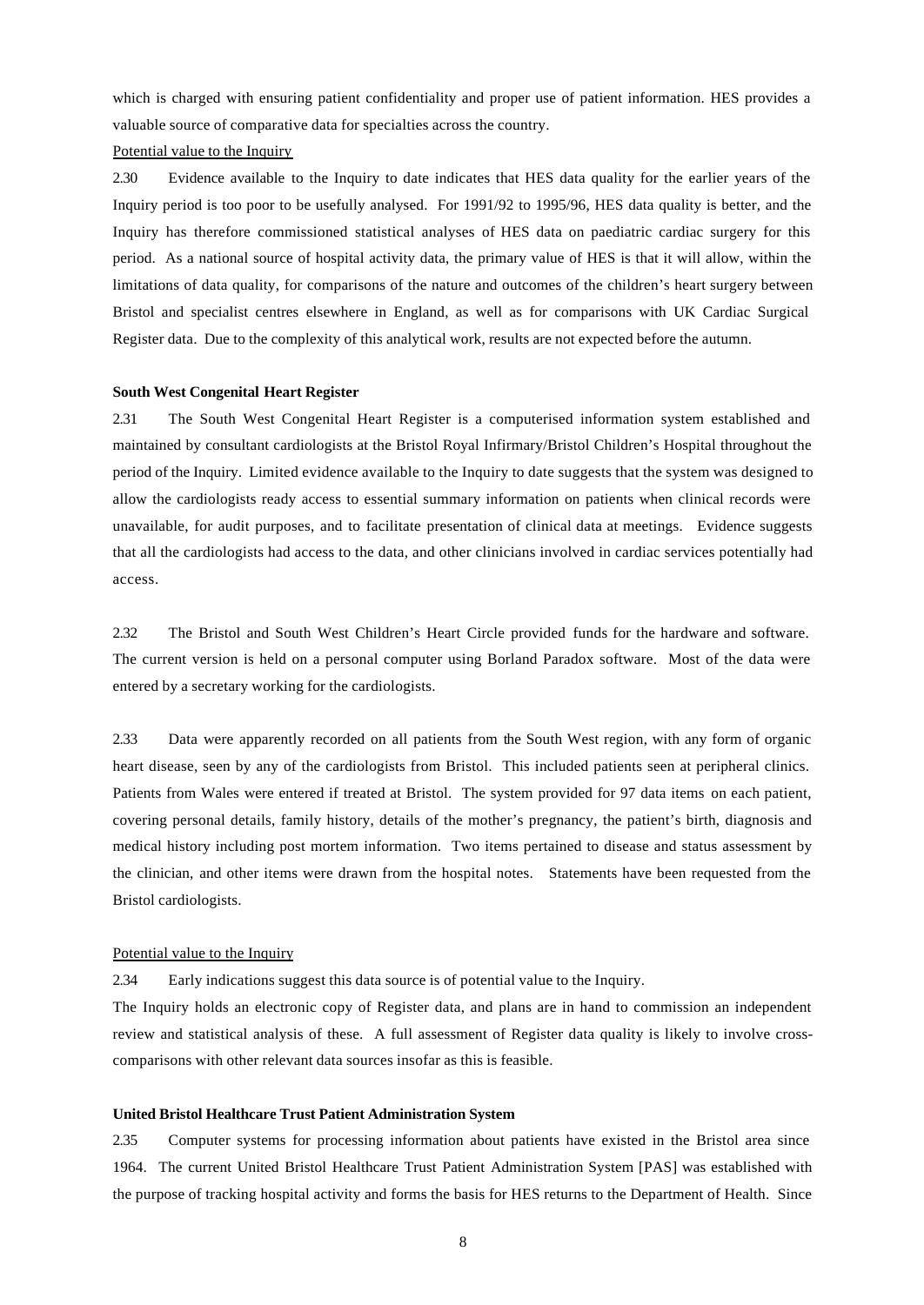the advent of the NHS internal market in 1991, the PAS has been used as the primary source of information for contracting purposes. The PAS is not designed as a clinical information system, nor as a source of clinical or medical audit data on quality of care.

2.36 The PAS is a case-based information system for all patients in all UBHT hospitals, and the basic unit of PAS data is the FCE. Basic demographic data (including date of birth, age, gender, and address) are recorded, and a record of diagnoses, operative procedures, and dates of admission and discharge is built up during the stay in hospital. Information on clinical outcome is limited to death, including date of death where this is known. Deaths occurring outside hospital are retrospectively recorded in some cases. There is no recorded information on the exact clinical condition of the child, but the main factors – age, diagnoses, and type of operation planned – are recorded.

2.37 PAS data on children receiving paediatric cardiac services are not available for the whole of the period covered by the Inquiry, but only from 1 January 1988 to 31 December 1995. The PAS is an information system designed to meet administrative, planning and contracting purposes. It was not used for clinical purposes at the time and the usefulness of PAS data for clinical or medical audit relevant to adequacy or quality of care is therefore limited. Nonetheless, preliminary analysis of PAS data suggests that it has some potential for audit of outcomes.

2.38 All the PAS data, including those on children within the terms of reference of the Inquiry, were generated through coding of clinical records carried out by administrative 'clinical coders' using standard classification and coding systems for diagnoses (mainly ICD-9) and procedures (mainly OPCS-4) - see para 2.19 on HES data. PAS data quality therefore depends to a large extent on the quality of clinical coding and data entry. Shortcomings in the completeness and accuracy of diagnostic and procedural coding can arise where clinical information recorded in the clinical record is unclear, misunderstood by the coder, or not amenable to standard classification or coding. UBHT have formally stated to the Inquiry that the coding of diagnoses and procedures was unreliable prior to the introduction in the early 1990s of the SwiftOp electronic system for recording discharge information. One interesting feature of the Bristol PAS is that it appears to contain information about mortality where death occurred some considerable time after discharge from hospital

#### Potential value to the Inquiry

2.39 UBHT-PAS data quality appears provisionally to be good. At this stage, it seems that the primary value of PAS data to the Inquiry will be as a source of descriptive information on children receiving heart surgery at Bristol from 1988 onwards, and as a means for cross-validation of other sources of patient information, e.g. the clinical coded records and the surgeons' logs (see below).

#### **Clinical Records**

2.40 Clinical records, which record the personal details and treatment of individual children are obviously of prime importance to the Inquiry. The Inquiry requested access to the UBHT clinical records of all children who had received an open or closed cardiac surgical procedure within the terms of reference of the Inquiry. The clinical records discovery process has been detailed in a formal statement to the Inquiry provided by John Gray, Manager of Legal Services at UBHT [statement WIT 137]. The Inquiry is not currently seeking children's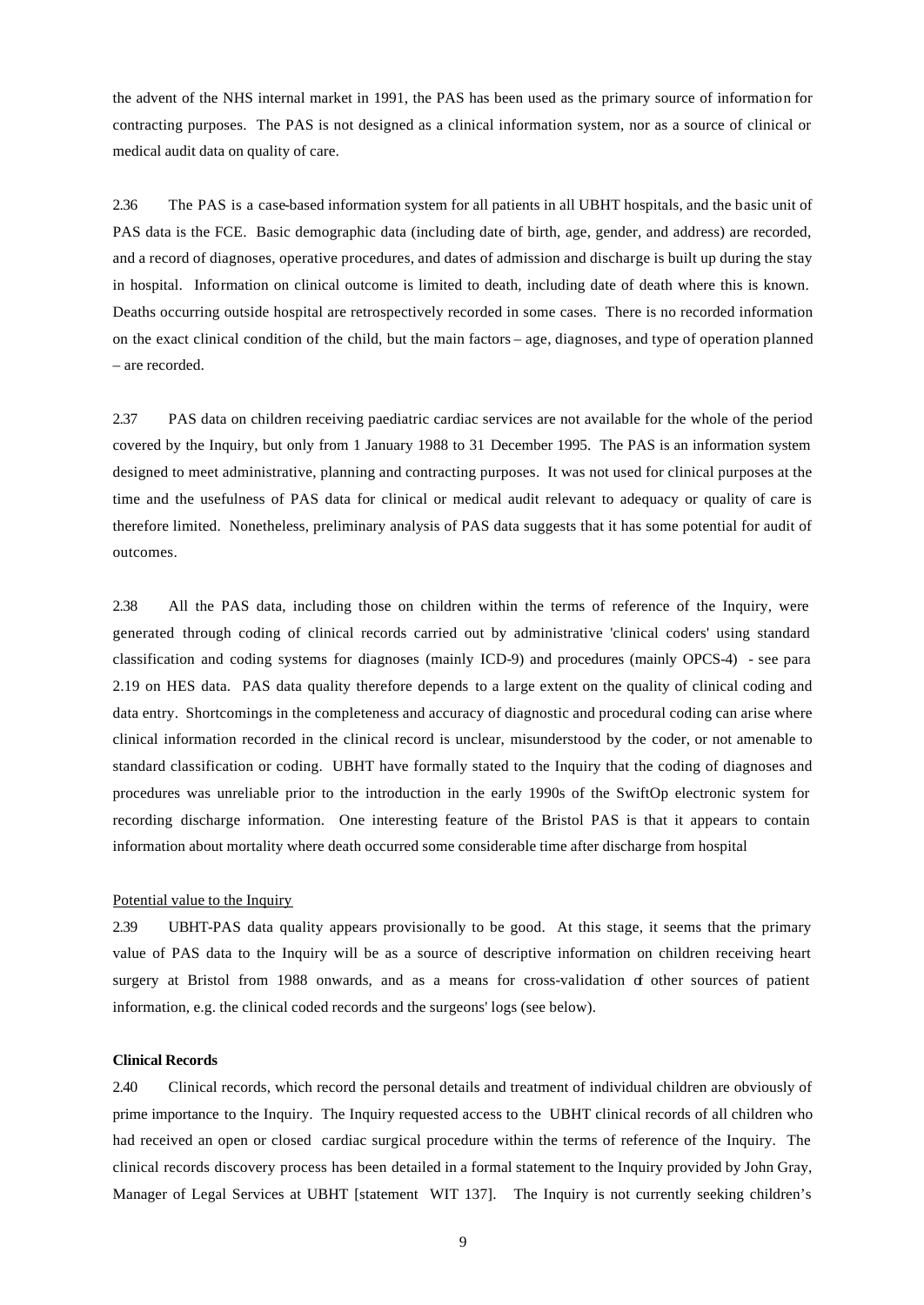clinical records from GPs or referring hospitals; the terms of reference require an examination of the service provided by the Bristol Royal Infirmary and the Bristol Children's Hospital and not the full care delivered to the children by the NHS generally.

2.41 The Inquiry accepts that the UBHT has made extensive efforts to ensure that the correct records have been submitted to the Inquiry and the Trust is continuing to co-operate in this exercise. Inevitably in such a complex process, discrepancies will arise, such as records being submitted which are outside the terms of reference or the names of children coming to light for whom the Inquiry does not have clinical records. It is important to note that the number of actual sets of clinical records will inevitably be slightly less than the number of procedures performed, as some children had two or more procedures within the Inquiry period. The process of checking and verification against the PAS, Surgeons' logs and other logs will continue in the coming months. Nevertheless, the Inquiry considers it now holds the vast majority of the relevant clinical casenotes, currently of 1808 children who fall within the terms of reference.

2.42 A wide range of information is contained within the clinical records; they consist of letters, records and clinical information compiled by UBHT clinicians and referring clinicians. All the clinical records submitted to the Inquiry have been scanned into a computer system and are available to the Inquiry under conditions of strict confidentiality; the originals have been returned to the UBHT.

2.43 To facilitate analysis, the Inquiry arranged for summary data to be clinically coded afresh and extracted from each set of clinical notes. The result is a *new* database, referred to by the Inquiry as the Clinical Coded Records dataset. The purpose of this exercise was to facilitate a simple descriptive analysis of the children and the care they received, and to enable selection of a fair and representative sample of cases for the purpose of detailed expert review to assess adequacy of services.

2.44 The Clinical Coded Records [CCR] dataset was compiled as follows. Under the supervision of the London Central Clinical Coding Co-ordinator, the Inquiry assembled a team of experienced clinical coders in London in the spring of 1999. The team worked systematically through each set of records submitted to the Inquiry. Where a child had notes from both the Bristol Royal Infirmary and the Bristol Children's Hospital, which was the case for nearly all who had open heart surgery, these were considered together. Information was captured on a standard form designed specifically for this purpose and subsequently entered on to an Inquiry database. Coders recorded demographic information i.e. name, date of birth, gender, hospital record numbers, and clinical information, including diagnoses, operative procedures with dates, and surgeons' names, whether the child is alive or not according to the clinical record, date of death and whether or not a post mortem took place. Diagnoses and operative procedures were clinically coded using the clinical coding classifications applied to the UBHT PAS and to HES i.e. ICD9 for diagnoses and OPCS4 for operations (see paras 2.19 and 2.38 above).

2.45 The CCR dataset is more extensive chronologically than the PAS in that it captures information about children for the entire 12 year period of the Inquiry. The information captured on the CCR dataset is similar to that held by the PAS system but the Inquiry's re-coding may result in different clinical codes being assigned to the same case. There is a minor discrepancy between the individual cases covered by the CCR and those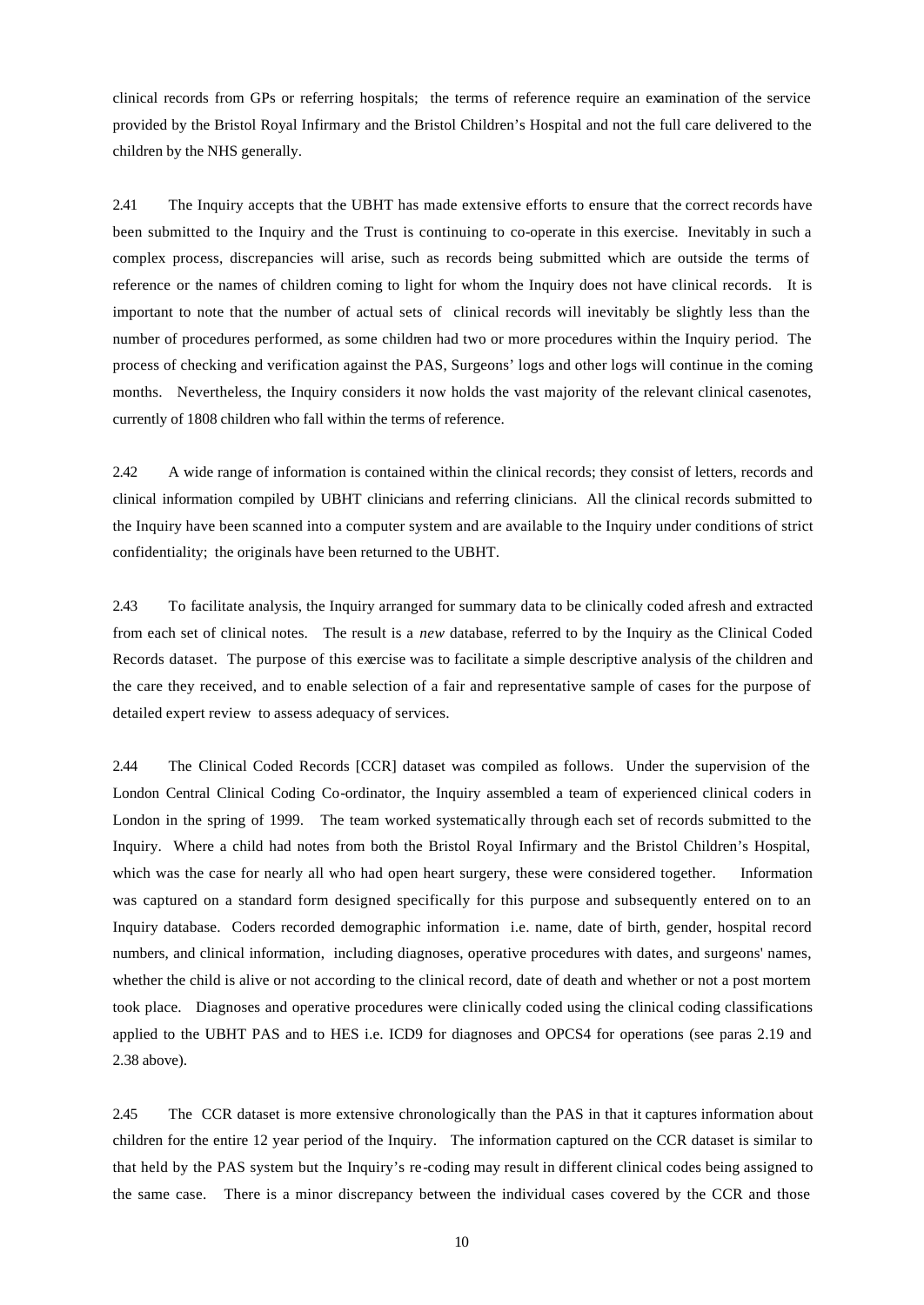recorded by the PAS for the years 1988-1995. The Inquiry is investigating the reasons; one explanation may be that the PAS data includes information about children who were referred for surgery but did not receive it for whatever reason, whereas the CCR is based on records of those children who actually received surgery.

2.46 According to the Inquiry's clinical coding team, the Bristol notes compare favourably with other acute NHS Trust clinical case notes. Overall, the content of the Bristol clinical case notes is complete and of high quality, with operation details particularly well-documented. Minor weaknesses include occasional incomplete recording of matters such as admissions data, events occurring in the operating theatre, deaths and postmortems. There are also a number of incomplete UBHT coding sheets for congenital cardiac diagnoses and procedures.

2.47 The Inquiry's clinical records coding exercise was undertaken by experienced clinical coders, working solely on the Bristol children's records over a concentrated period of two months. The clinical coding team coded procedures directly from the operation note whereas it is routine practice in many parts of the NHS to code such information from the abbreviated discharge summary or the discharge letter. These factors lend strength to the CCR as a data source to describe surgical activity. There may be minor errors in subjective coding and data entry but the Inquiry sought to minimise these by validation checks. The quality of the clinical records themselves, although generally good, was variable, and there may be incomplete recording within the clinical record of deaths which occurred after discharge from hospital.

#### Potential value to the Inquiry

2.48 The clinical records form the most comprehensive source of data available covering the whole period of the Inquiry. Despite some minor shortcomings in data quality, their potential value to the Inquiry is considerable both as a source of summary descriptive information on all children falling within the Inquiry's terms of reference, and as a sampling base from which the Inquiry intends to select a fair and representative sample of cases for in-depth clinical case review to help assess adequacy of cardiac surgical services.

#### **Surgeons' Logs**

2.49 Personal surgical logs were kept by BRI surgeons throughout most of the period covered by the Inquiry. The Inquiry currently holds two sets of surgeons' logs. One set of logs, kept throughout the Inquiry period, covers open heart surgery for all age groups and all types of congenital and acquired heart conditions. The second set covers the period from 1 January 1986 to the end of 1995. Both sets of logbooks contain a summary of information recorded in the operation notes held in the patient's medical record. The format provides for entries of the patient's personal details, diagnosis, proposed operation, pre-operative condition, post-operative condition and complications, discharge note, and follow-up or post mortem as appropriate. In the main, logbook entries were dictated to and subsequently typewritten by the surgeons' secretaries, though in some instances they were completed directly by the surgeon.

2.50 In recent written evidence to the Inquiry the logs are described as being intended to meet several purposes: for example, to provide a complete record of all patients on whom the surgeon had performed open heart surgery; to facilitate preparation of the annual statistical summary and annual returns to the UK Cardiac Surgical Register; to facilitate report preparation; to provide data for formal and informal audit of patient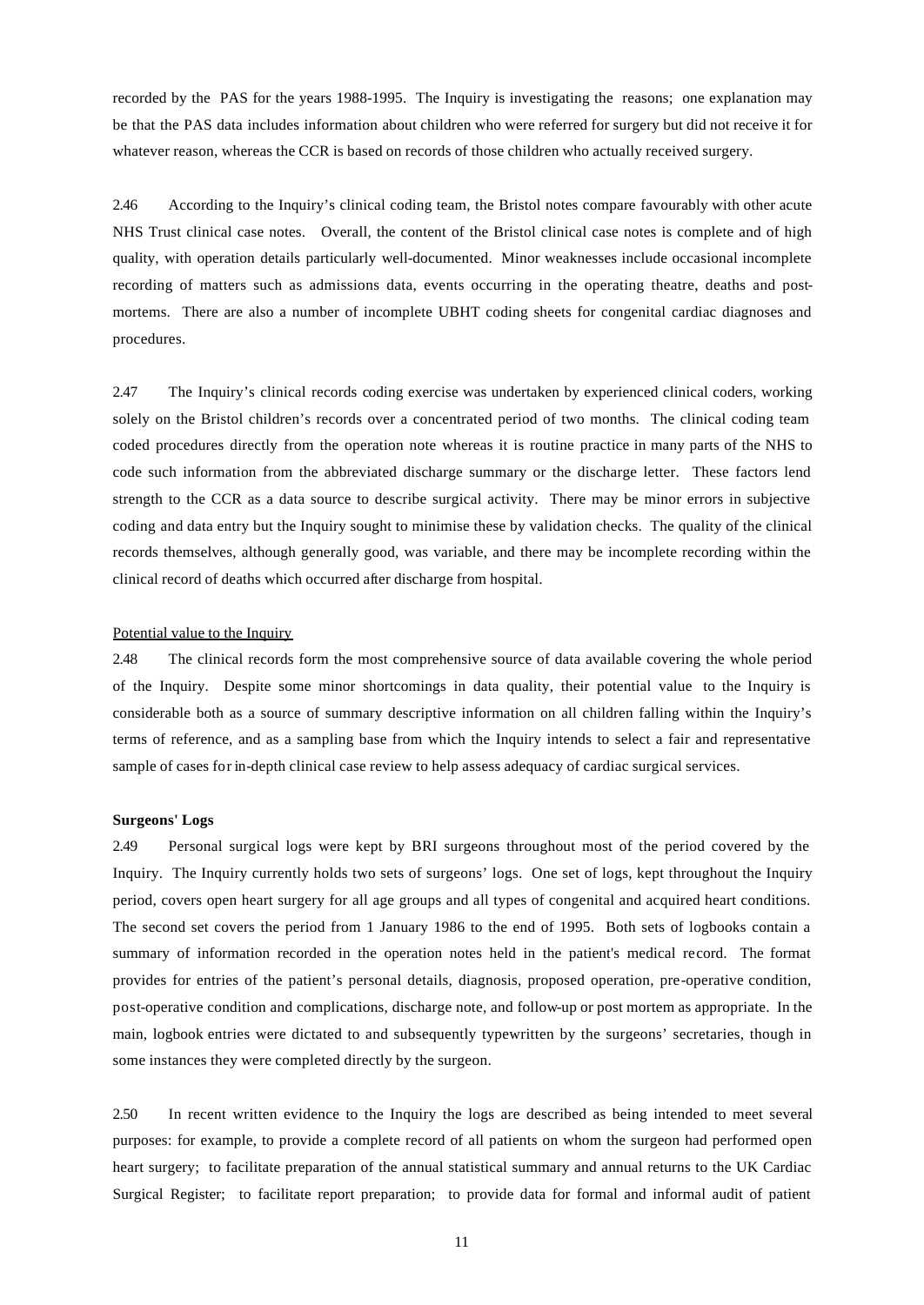groups; to provide a quick reference for personal audit of open-heart operations; to facilitate recognition of problems at an early stage; and to facilitate identification of priorities for clinical research [statements (1) Mr Dhasmana WIT 84 pages 1-5; (2) Mr Wisheart WIT 120 pages 255-262].

2.51 Preliminary assessment of the surgeons' logs by the Inquiry - based on formal written evidence and initial examination of the logs - suggests that data entry was variable in completeness and quality, and that data validation was not always systematically carried out. This is consistent with what might reasonably be expected of a log system voluntarily kept for personal use by the surgeon and does not necessarily reflect criticism of the way in which the logs were kept.

#### Potential value to the Inquiry

2.52 Preliminary assessment of the surgeons' logs indicates that they are of potential value to the Inquiry. The Inquiry has therefore undertaken a clinical coding exercise to extract summary information from the surgeons' logs and these clinically coded data will be analysed. The clinical coded data will be used alongside other data sources to help build up – as far as possible within the limitations of the data – a picture of the nature and outcomes of children's heart surgery at Bristol.

## **3. Summary and Early Implications**

3.1 In summary, this paper has outlined - for the purpose of consultation - the purpose and content of six data sources that appear to be of key relevance to the Inquiry's remit, together with a preliminary overview of data quality, and arrangements for analysis, reporting and dissemination, insofar as such information is available. A number of further data sources of potential relevance to the Inquiry's remit have been identified and work is currently in hand to reach a preliminary assessment of the potential added value of these sources. The paper reports on work in progress and therefore is provisional.

- 3.2 Early implications emerging from work undertaken by the Inquiry to date include the following:
	- (i) it appears feasible to analyse data from all the key sources outlined;
	- (ii) there appear to be significant shortcomings in data quality for most of the key data sources;
	- (iii) it is crucial, therefore, that any data analyses should be set in the context of a critical review of the strengths, weaknesses, and limitations of the data source;
	- (iv) the potential value of two of the key data sources outlined in contributing to an understanding of the nature and outcomes of the children's heart surgical service at Bristol compared with elsewhere is such that the Inquiry considers further work to analyse the relevant data is fully justified;
	- (v) although the comparability of the data sources appears limited, added value is likely to be gained by using these data sources as a means for cross-validating the results derived from each.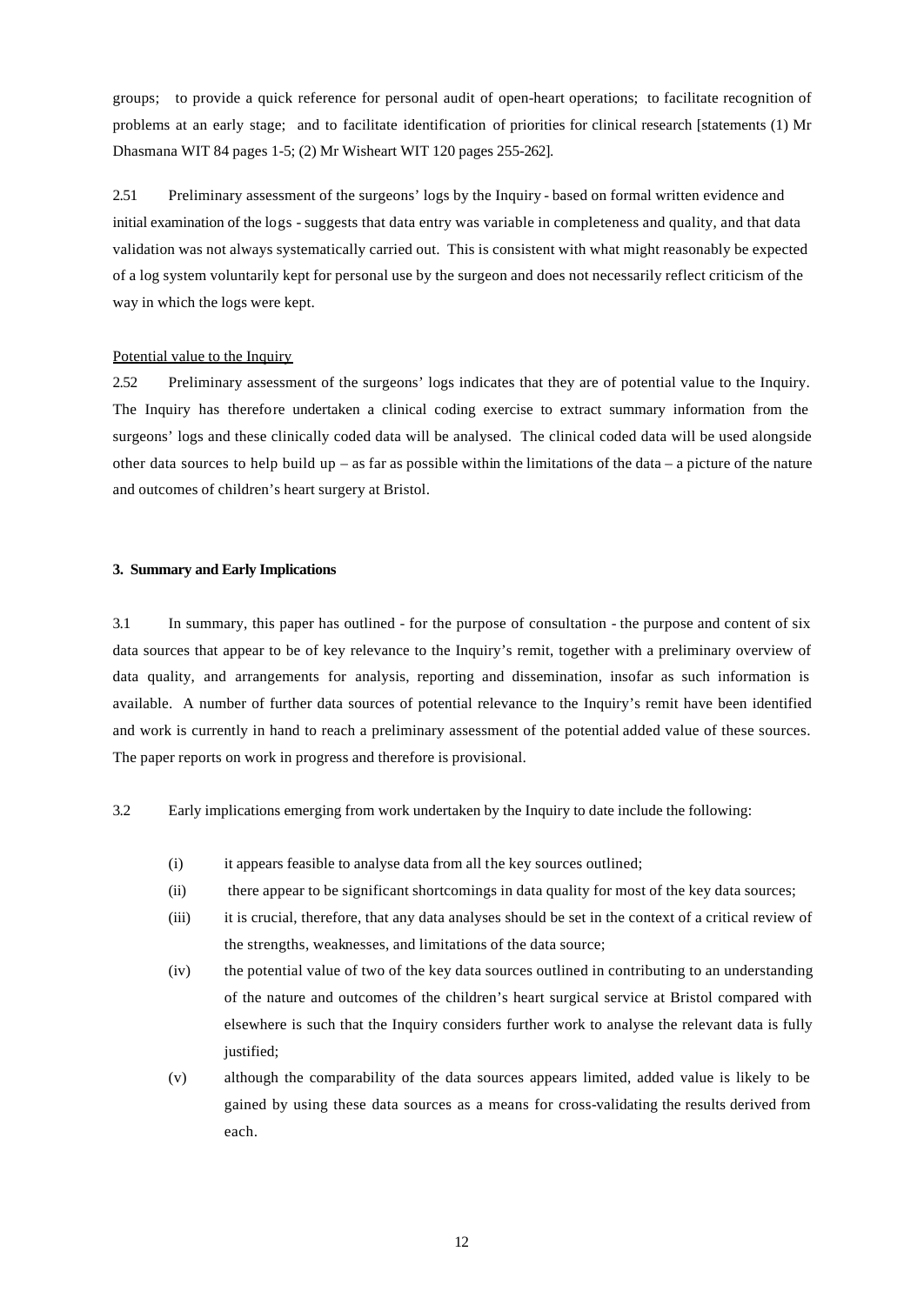3.3 To date, the Inquiry has commissioned independent analysis and research to review data quality critically and to deliver statistical analyses of relevant data extracted from the following sources: Hospital Episode Statistics (1991-96), the UBHT Patient Administration System (1988-95) , and the clinical records (1984-95). Work is currently in hand to commission similar analytical work in relation to the following sources: the UK Cardiac Surgical Register, the South West Congenital Heart Register and the surgeons' logs. Due to the complexity of the analytical work involved, results are not expected before the autumn.

3.4 Work to reach a preliminary assessment of other data sources of potential relevance to the Inquiry's remit will continue. However, early indications suggest that the potential added value of other data sources, if any, will be as a means to further cross-validate data derived from the key sources outlined above.

3.5 Comments on this preliminary overview paper are welcome. In particular, the Inquiry is interested to seek views on:

- (i) any gaps or shortcomings in identified data sources;
- (ii) the priority that should be attached to analysing specific data sources;
- (iii) implications of any shortcomings in data quality for reaching conclusions about the nature and outcomes of children's heart surgery at Bristol.

BRI INQUIRY SECRETARIAT July 1999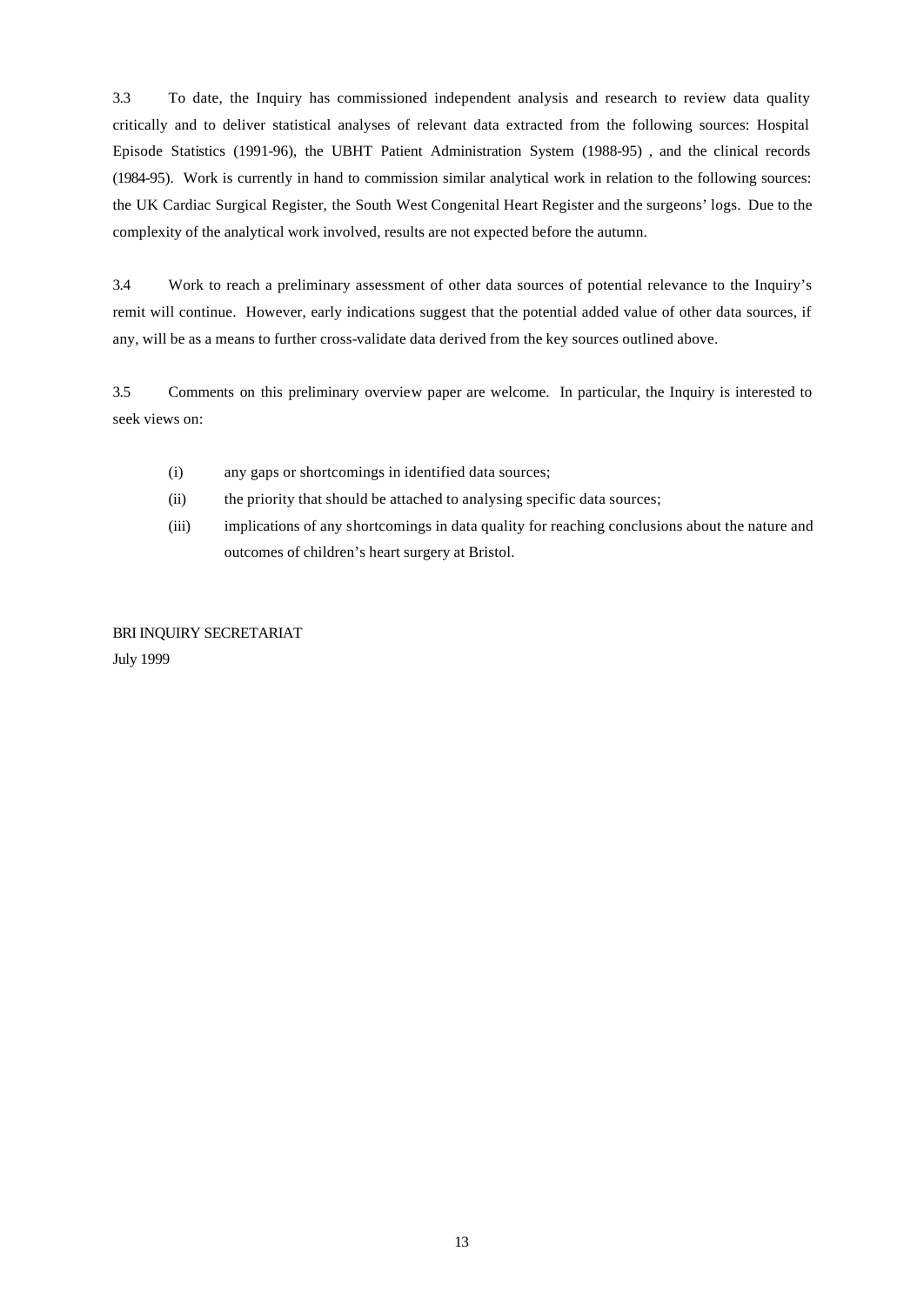## **ANNEX 1**

#### **Additional Data Sources of Potential Relevance to the Inquiry's Remit**

The Inquiry is aware of a number of additional data sources of potential relevance to the Inquiry's remit. The Inquiry is currently in the early stages of assessing their potential relevance and value but early indications suggest that acquiring and analysing these data is unlikely to add much value to the Inquiry's analytical work already in progress. Where sufficient justification exists, the Inquiry will take steps to acquire and analyse relevant data as a means of further cross-validation of the key data sources outlined earlier.

The additional sources of data include the following:

### Cardiologists' Card Index System

A card index system containing brief details of children with heart disease was kept by the cardiologists at the Bristol Children's Hospital throughout the period of the Inquiry. The system was used for quick reference and research purposes. The cards recorded brief personal details, diagnosis and proposed treatment of children seen by the cardiologists at the BCH and at peripheral clinics. They are in alphabetical order by patient and contain details of children who required heart operations. They contain information which is also found in hospital notes. There are eight drawers of cards accessible to the Inquiry .

## Operating Theatre Logs

Operating theatre logs in bound books were kept at the BRI throughout the Inquiry period. These are a record of activity in the operating theatres in date order. The patient's hospital number, name, age, date of operation, procedure, the roles and signatures or names of health personnel involved were noted. Operation duration or time under anaesthetic was often recorded and, on occasion, the entry "DOT" (died on table) with a corresponding time appears.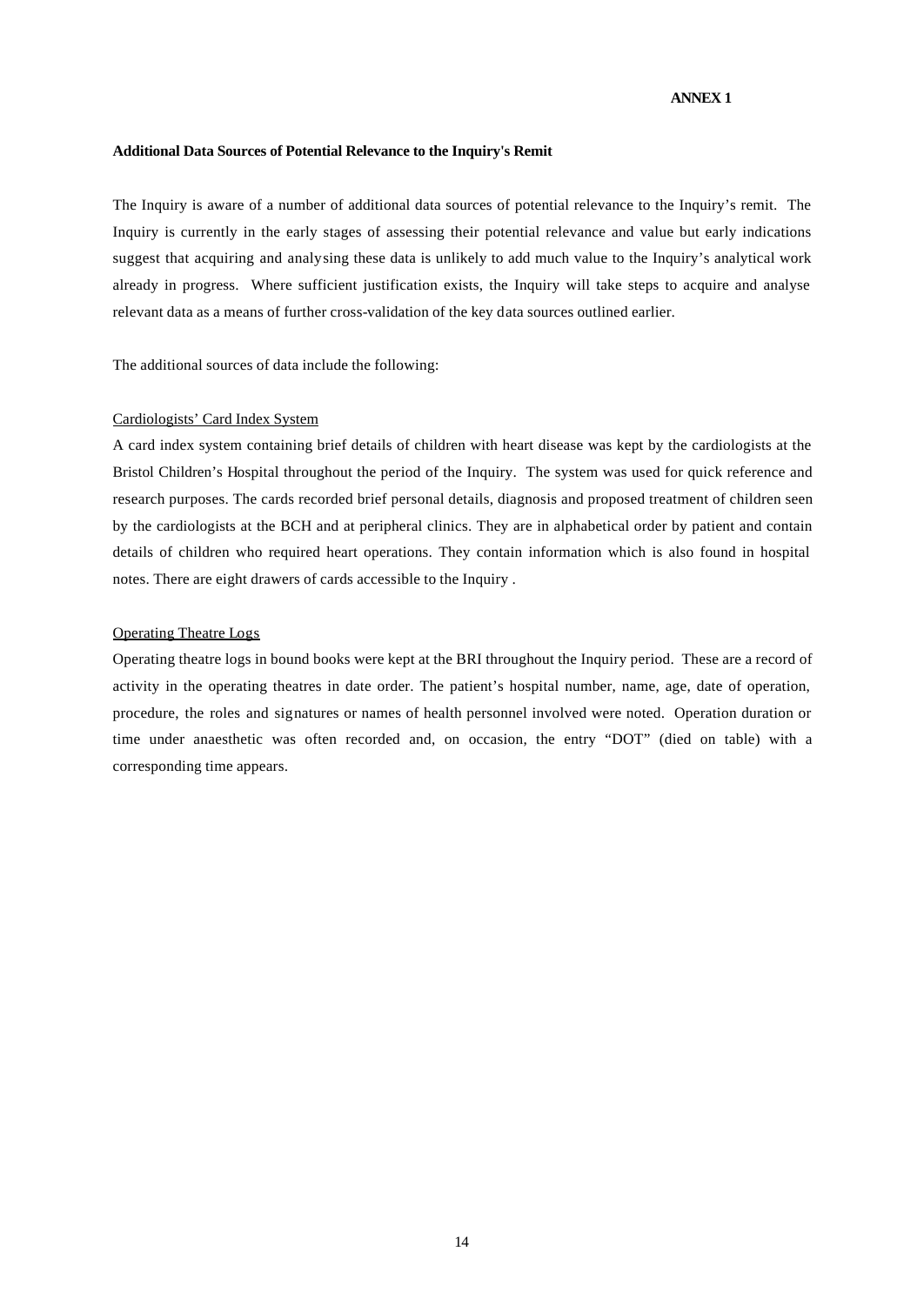#### Clinical Perfusionists' Records

Clinical perfusionists manage heart-lung and other machines to ensure an adequate supply of blood to patients during cardiac and other major surgery. The clinical perfusionists at Bristol Royal Infirmary kept a register in bound logbooks of operations in which they took part during the period of the Inquiry. This provides what appears to be a relatively comprehensive and accurate record of operations for adults and children requiring cardiopulmonary bypass. The patient's hospital number, name, age, surgeon, operative procedure and date of operation are noted in early logs. From late October 1991, cases were identified in the log by a computer label which also gave the patient's address and date of birth. This allowed space for comments which give more detail of the operation and note when the lead surgeon was not the consultant. At the end of each volume there is a breakdown of cases by type of procedure.

#### Anaesthetists' Logs

To date, the Inquiry has acquired copies of the personal logs kept by two anaesthetists at UBHT during the Inquiry's period. One of the logs covers all anaesthetic work carried out by the two clinicians, not just cardiac surgery, the other is incomplete. The logs provide personal details of the patient, American Society of Anesthesiologists' risk grade, operation, method of anaesthesia, the name of the surgeon and comments. The Inquiry is in the process of clinically coding the logs to allow simple descriptive statistical data analysis.

## Bristol Cardiac Surgeons' Systems - METASA & PATS

Information available to the Inquiry to date indicates that a computerised register of patient data was kept by Bristol cardiac surgeons on a personal computer using software from a company called "Metasa" . This was discontinued in 1992 and the whereabouts of the information is presently unknown. A computerised Patient Analysis and Tracing System (PATS) succeeded the "Metasa" system. [statements (1) Mr Dhasmana WIT 84 pages 613, (2) Mr Wisheart WIT 120 page 263]. This was set up so that clinicians could themselves enter information into the computer as the patient's treatment progressed. Evidence available to the Inquiry to date indicates that records for the period 1992-5 were incomplete. Apparently data quality improved when the system was relaunched in 1996 with a paper-based data entry system and full-time clerical and technical support. The Inquiry holds PATS data in electronic format for the period 1992-5.

#### NHS Regional Data Archives

During the period 1991-5, in the former South Western Region of the NHS, minimum datasets from provider units such as the UBHT were collected and held by a clearing house under the management of the Regional Computing Centre. These were detailed, patient-specific datasets collected for regional management purposes. An extract from these data was supplied to the Department of Health, in an adjusted form, for the national Hospital Episode Statistics. A private contractor, EDS, has taken over the work of the Regional Computer Centre and holds archived regional data covering the period 1991-5.

#### Hospital In-Patient Enquiry (HIPE)

The Hospital In-Patient Enquiry was the national data system for recording hospital activity that preceded the HES system (see section 2.2 above). It was in operation for only one year of the period covered by the BRI Inquiry, 1984-5. HIPE was based on a random 10% sample of hospital activity data on deaths and discharges collected on a regional basis from all hospitals in England. The system did not have the capacity to pick up re-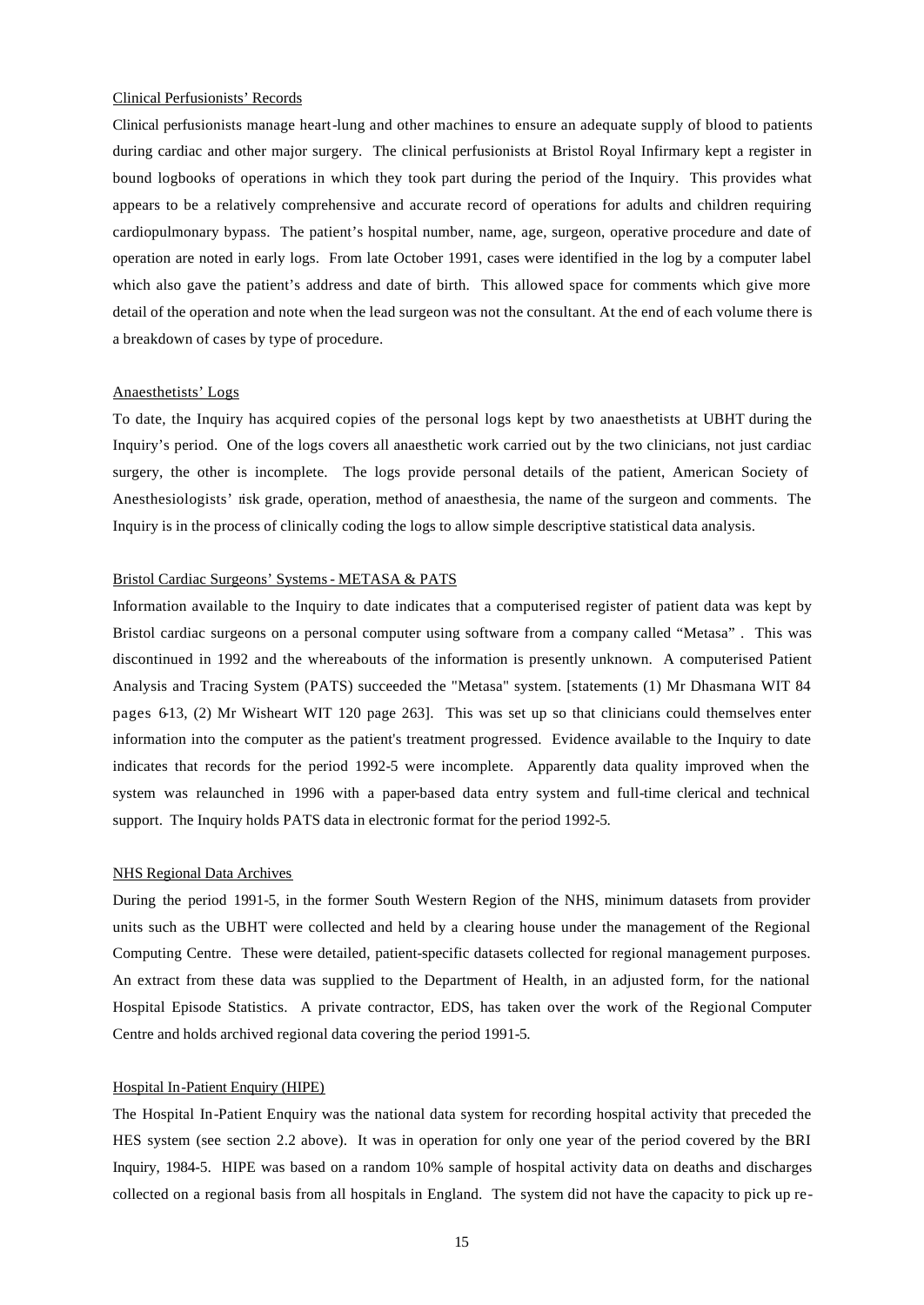admissions for the same patient and the 10% sample means that the data relates to small numbers. Published tables based on HIPE data do not relate to the Inquiry's terms of reference. HIPE data are owned and archived by the Office for National Statistics. Expert information available to the Inquiry to date points to significant shortcomings in data quality and indicates that data retrieval and analysis would be difficult, of little value and costly.

#### Confidential Enquiry into Stillbirths and Deaths in Infancy (CESDI)

The Confidential Enquiry into Stillbirths and Deaths in Infancy (CESDI) was established in 1992 to improve understanding of how the risks of death in late foetal life and infancy, from 20 weeks of pregnancy to one year after birth, might be reduced. CESDI attempted to identify risks which can be attributed to sub-optimal clinical care. CESDI covered England, Wales and Northern Ireland. CESDI is a voluntary data collection system but for completeness compares well with the compulsory ONS death register: CESDI figures for stillbirths and deaths in infancy were 7.3% fewer than ONS figures in 1993 and 4% fewer in 1995. Mortality rates by region are published annually. Investigations have been conducted into unexpected deaths and stillbirths, focusing on management of the delivery in different circumstances and on resuscitation of the child in emergencies.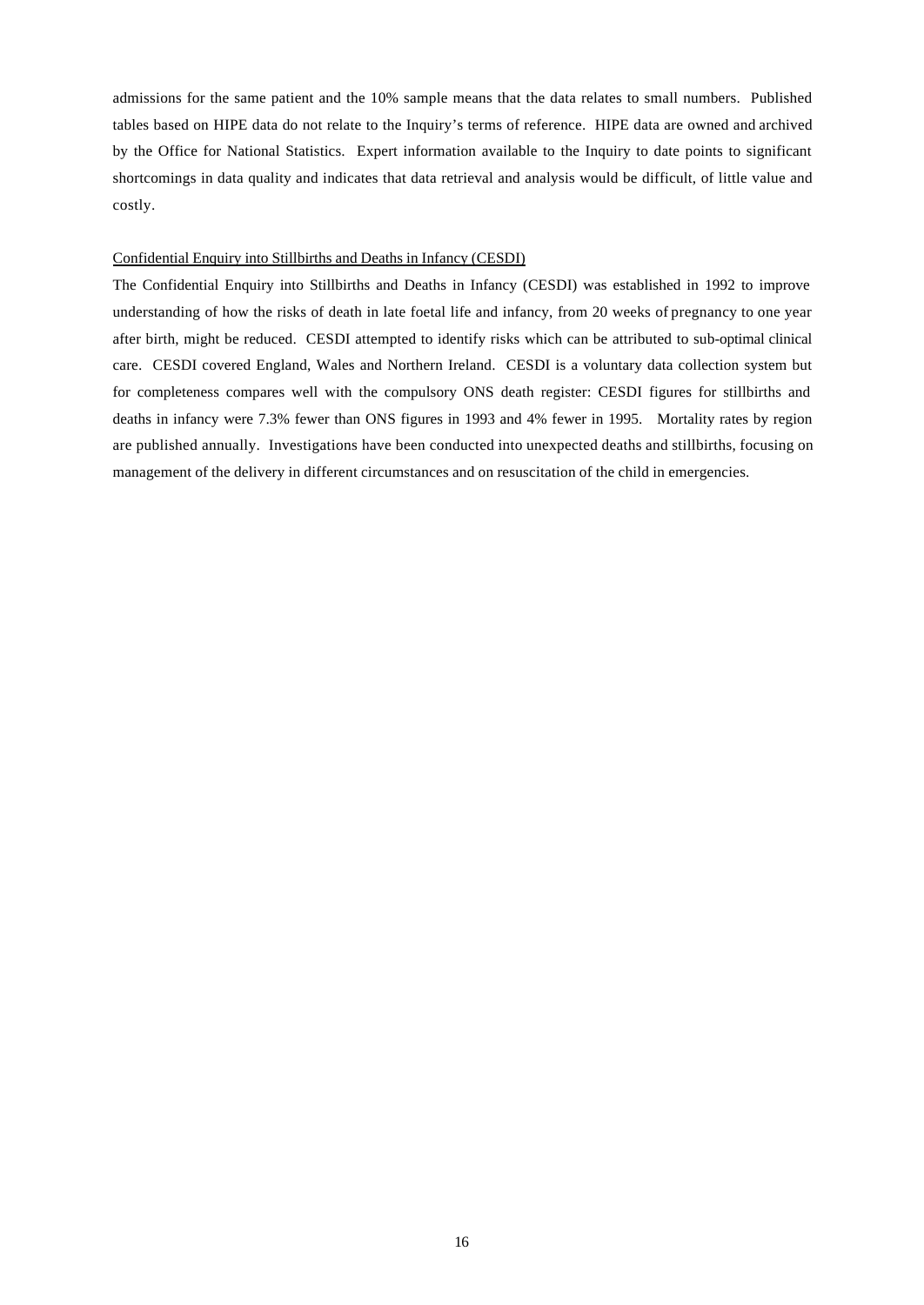#### National Confidential Enquiry into Perioperative Deaths (NCEPOD)

NCEPOD is an independent body set up in 1988, funded by Health Departments and independent sector hospitals, and supported by all the relevant Royal Colleges. It collects data on deaths occurring in hospital within 30 days of a surgical operation, in order to review clinical practice and to identify remediable factors in the practice of anaesthesia and surgery. It considers the quality of care rather than the cause of death. Reports on overall mortality and detailed analyses of selected priority areas of surgical activity are published annually [statement WIT 68].

Basic details are collected through a system of voluntary local reporting. Each year, for a priority area of surgery, a follow-up questionnaire is sent to relevant consultants for the purpose of more detailed investigation or analysis. Data reported on 30-day deaths is not validated and participation by clinicians is voluntary. Clinicians are aware that data is used only to produce the annual report and is then destroyed. Completeness of consultants' questionnaires has varied between regions and over time.

In 1989, the selected priority area of surgery for detailed investigation related to consultants' paediatric practice, in terms of how many children aged 10 years and under they operated on/anaesthetised per year. In 1989, of the 417 children who were reported to NCEPOD to have died, 266 were under the care of cardiac surgeons.

#### National Reporting System for Congenital Anomalies

The Office for National Statistics (ONS) runs this system covering England and Wales, which was set up in 1964 for collecting data on congenital anomalies following the Thalidomide disaster. It was implemented to monitor statistically significant changes in congenital anomalies in order to detect other hazards more quickly. Its purpose is not to record the national prevalence of particular anomalies, though it is probably the best available data source on prevalence of anomalies for England and Wales. Until 1990, anomalies apparent in the first seven days of life were notified and from 1990-95 those apparent in the first ten days of life were included (since 1995 there has been no time limit on notifications). There is no statutory obligation to provide data and collection depends on co-operation from local NHS community trusts. ONS takes steps to check completeness and accuracy of information on certain conditions but accuracy of the data overall is unknown. The Inquiry understands from ONS that during the period 1984-95, congenital cardiac anomalies were under-reported.

#### Register of Deaths

The Register of Deaths maintained by ONS has recorded all deaths in England and Wales since 1838. Information available to the Inquiry to date suggests that Register data may be of potential value in helping to identify deaths occurring following discharge from hospital.

#### Other data sources

Other data sources of potential relevance to the Inquiry's remit include operation notes, discharge summaries, surgeons' yearbooks, local audit data, performance data from other specialist centres in paediatric cardiac surgery and the NHS Central Register. The Inquiry is currently in the early stages of assessing the potential added value of these data sources.